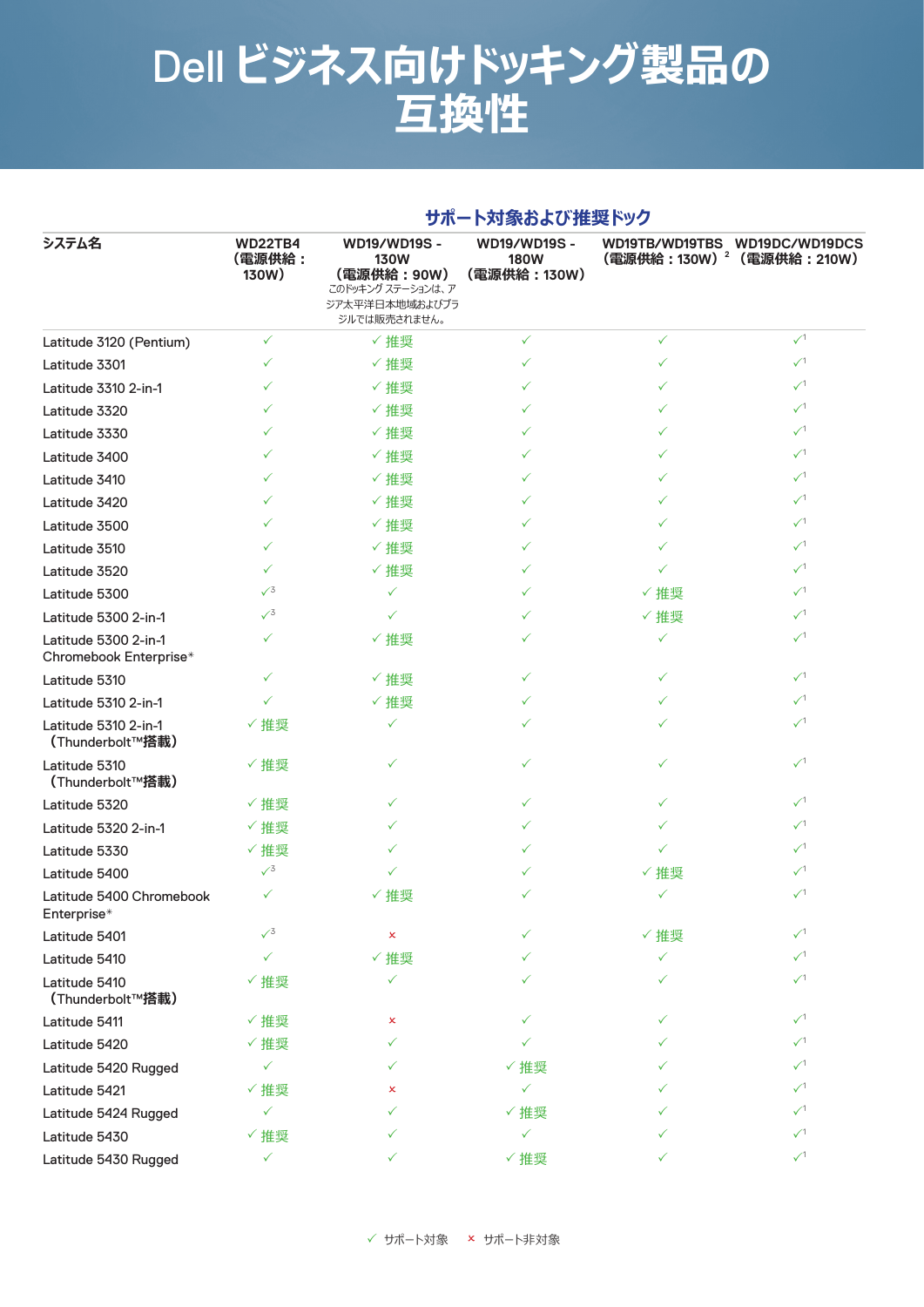| システム名                                   | サポート対象および推奨ドック                    |                                                                                                         |                                                    |              |                                                                         |  |  |
|-----------------------------------------|-----------------------------------|---------------------------------------------------------------------------------------------------------|----------------------------------------------------|--------------|-------------------------------------------------------------------------|--|--|
|                                         | <b>WD22TB4</b><br>(電源供給:<br>130W) | <b>WD19/WD19S -</b><br><b>130W</b><br>(電源供給:90W)<br>このドッキング ステーションは、ア<br>ジア太平洋日本地域およびブラ<br>ジルでは販売されません。 | <b>WD19/WD19S -</b><br><b>180W</b><br>(電源供給: 130W) |              | WD19TB/WD19TBS WD19DC/WD19DCS<br>(電源供給: 130W) <sup>2</sup> (電源供給: 210W) |  |  |
| Latitude 5431                           | √推奨                               | ×                                                                                                       | ✓                                                  | $\checkmark$ | $\sqrt{1}$                                                              |  |  |
| Latitude 5500                           | $\sqrt{3}$                        | ✓                                                                                                       | ✓                                                  | ✓推奨          | $\sqrt{1}$                                                              |  |  |
| Latitude 5501                           | $\sqrt{3}$                        | ×                                                                                                       | ✓                                                  | ✓ 推奨         | $\sqrt{1}$                                                              |  |  |
| Latitude 5510                           | $\checkmark$                      | √推奨                                                                                                     | ✓                                                  | $\checkmark$ | $\checkmark$                                                            |  |  |
| Latitude 5510<br>(Thunderbolt™搭載)       | ✓推奨                               | ✓                                                                                                       |                                                    | ✓            | $\sqrt{1}$                                                              |  |  |
| Latitude 5511                           | √推奨                               | ×                                                                                                       | ✓                                                  | ✓            | $\sqrt{1}$                                                              |  |  |
| Latitude 5520                           | ✓推奨                               | ✓                                                                                                       | ✓                                                  | ✓            | $\sqrt{1}$                                                              |  |  |
| Latitude 5521                           | ✓推奨                               | ×                                                                                                       |                                                    | ✓            | $\checkmark$                                                            |  |  |
| Latitude 5530                           | ✓ 推奨                              | ✓                                                                                                       | ✓                                                  | ✓            | $\sqrt{1}$                                                              |  |  |
| Latitude 5531                           | ✓推奨                               | x                                                                                                       | ✓                                                  | ✓            | $\sqrt{1}$                                                              |  |  |
| Latitude 7200 2-in-1                    | $\sqrt{3}$                        | ✓                                                                                                       | ✓                                                  | ✓推奨          | $\sqrt{1}$                                                              |  |  |
| Latitude 7210 2-in-1                    | $\sqrt{3}$                        | ✓                                                                                                       | ✓                                                  | ✓推奨          | $\checkmark$                                                            |  |  |
| Latitude 7220 Rugged                    | ✓                                 | ✓                                                                                                       | √推奨                                                | x            | ×                                                                       |  |  |
| Latitude 7300                           | $\sqrt{3}$                        | ✓                                                                                                       | ✓                                                  | √推奨          | $\checkmark$                                                            |  |  |
| Latitude 7310                           | ✓推奨                               | ✓                                                                                                       | ✓                                                  | $\checkmark$ | $\checkmark$                                                            |  |  |
| Latitude 7320                           | ✓推奨                               | $\checkmark$                                                                                            | ✓                                                  | ✓            | $\sqrt{1}$                                                              |  |  |
| Latitude 7320 2-in-1                    | ✓推奨                               | ✓                                                                                                       | ✓                                                  | ✓            | $\sqrt{1}$                                                              |  |  |
| Latitude 7320<br>着脱式モデル                 | ✓推奨                               |                                                                                                         |                                                    | ✓            | $\checkmark$                                                            |  |  |
| Latitude 7330                           | ✓推奨                               | ✓                                                                                                       | ✓                                                  | ✓            | $\sqrt{1}$                                                              |  |  |
| Latitude 7330 Rugged                    | $\checkmark$                      | ✓                                                                                                       | √推奨                                                | ✓            | $\checkmark$                                                            |  |  |
| Latitude 7400                           | $\sqrt{3}$                        | ✓                                                                                                       | ✓                                                  | ✓ 推奨         | $\checkmark$                                                            |  |  |
| Latitude 7400 2-in-1                    | $\sqrt{3}$                        |                                                                                                         | ✓                                                  | √推奨          | $\sqrt{1}$                                                              |  |  |
| Latitude 7410                           | √推奨                               |                                                                                                         |                                                    | ✓            | $\sqrt{1}$                                                              |  |  |
| Latitude 7410 Chromebook<br>Enterprise* | $\checkmark$                      | ✓推奨                                                                                                     |                                                    | $\checkmark$ | $\mathcal{N}^1$                                                         |  |  |
| Latitude 7420                           | √推奨                               | ✓                                                                                                       |                                                    | ✓            | $\sqrt{1}$                                                              |  |  |
| Latitude 7420 2-in-1                    | ✓推奨                               |                                                                                                         |                                                    | ✓            | $\sqrt{1}$                                                              |  |  |
| Latitude 7424 Rugged                    | ✓                                 |                                                                                                         | ✓推奨                                                |              | $\sqrt{1}$                                                              |  |  |
| Latitude 7430                           | ✓推奨                               |                                                                                                         | ✓                                                  |              | $\checkmark$                                                            |  |  |
| Latitude 7520                           | ✓推奨                               |                                                                                                         |                                                    |              | $\sqrt{1}$                                                              |  |  |
| Latitude 7530                           | ✓推奨                               |                                                                                                         |                                                    |              | $\sqrt{1}$                                                              |  |  |
| Latitude 9410                           | ✓推奨                               |                                                                                                         |                                                    |              | $\checkmark$                                                            |  |  |
| Latitude 9420                           | ✓推奨                               |                                                                                                         |                                                    |              | $\sqrt{1}$                                                              |  |  |
| Latitude 9430                           | ✓推奨                               |                                                                                                         |                                                    |              | $\sqrt{1}$                                                              |  |  |
| Latitude 9510                           | ✓推奨                               |                                                                                                         |                                                    |              | $\sqrt{1}$                                                              |  |  |
| Latitude 9520                           | ✓推奨                               |                                                                                                         |                                                    | ✓            | $\sqrt{1}$                                                              |  |  |
| OptiPlex 3090 Ultra                     | ✓                                 | ✓推奨                                                                                                     | ✓                                                  | ✓            | $\checkmark$                                                            |  |  |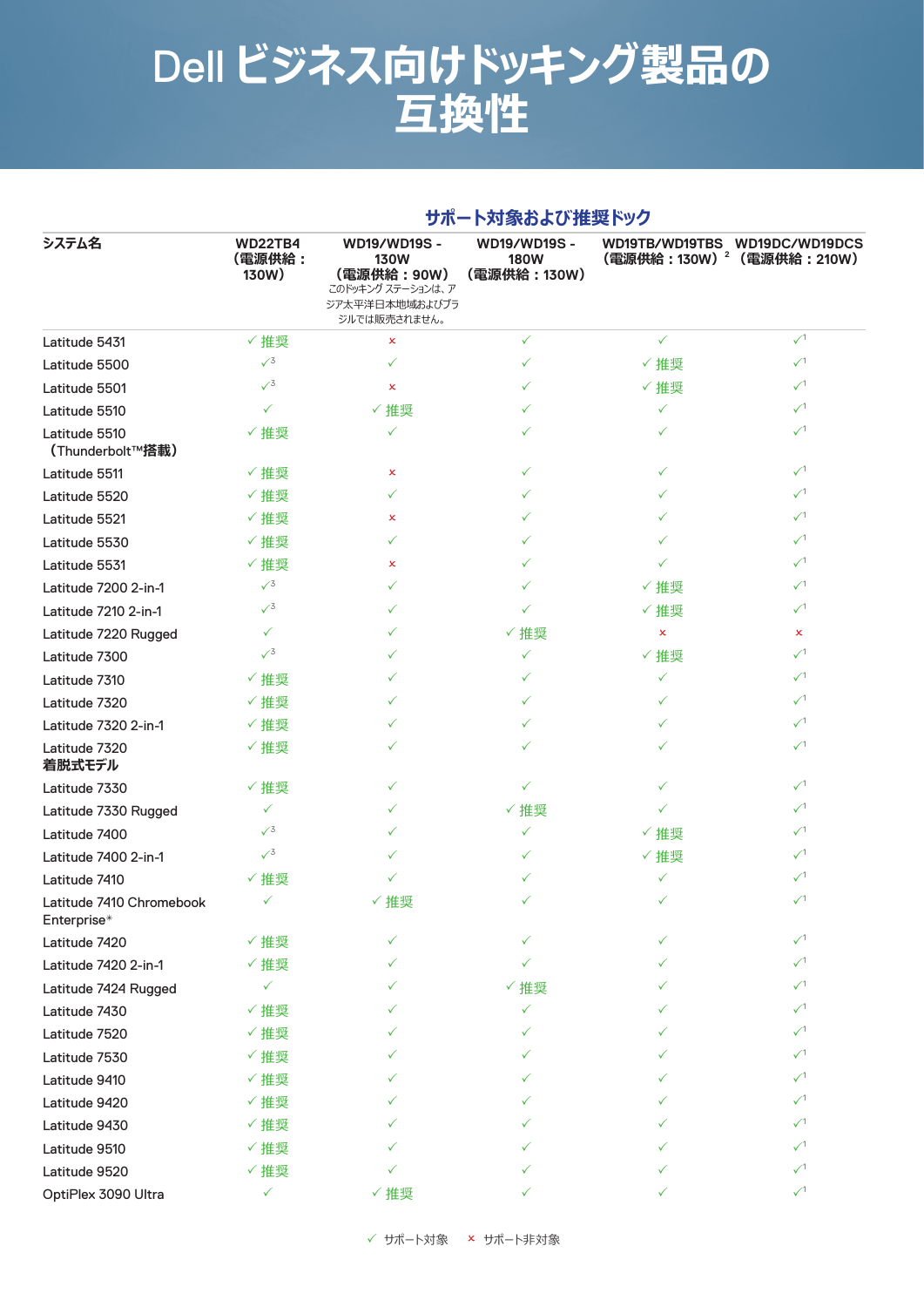| システム名                         | サポート対象および推奨ドック                    |                                                                                                          |                                                    |                                        |                               |  |  |
|-------------------------------|-----------------------------------|----------------------------------------------------------------------------------------------------------|----------------------------------------------------|----------------------------------------|-------------------------------|--|--|
|                               | <b>WD22TB4</b><br>(電源供給:<br>130W) | <b>WD19/WD19S -</b><br><b>130W</b><br>(電源供給: 90W)<br>このドッキング ステーションは、ア<br>ジア太平洋日本地域およびブラ<br>ジルでは販売されません。 | <b>WD19/WD19S -</b><br><b>180W</b><br>(電源供給: 130W) | (電源供給: 130W) <sup>2</sup> (電源供給: 210W) | WD19TB/WD19TBS WD19DC/WD19DCS |  |  |
| OptiPlex 7090 Ultra           | √推奨                               | ✓                                                                                                        | ✓                                                  | $\checkmark$                           | $\sqrt{1}$                    |  |  |
| Dell Precision 3540           | $\sqrt{3}$                        | ✓                                                                                                        | ✓                                                  | ✓ 推奨                                   | $\checkmark$                  |  |  |
| Dell Precision 3541           | $\sqrt{3}$                        | ×                                                                                                        | ✓                                                  | ✓推奨                                    | $\checkmark$                  |  |  |
| Dell Precision 3550           | ✓推奨                               | ✓                                                                                                        | ✓                                                  | ✓                                      | $\sqrt{1}$                    |  |  |
| Dell Precision 3551           | ✓推奨                               | ×                                                                                                        | $\checkmark$                                       | ✓                                      | $\sqrt{1}$                    |  |  |
| Dell Precision 3560           | ✓推奨                               | x                                                                                                        | ✓                                                  | ✓                                      | $\sqrt{1}$                    |  |  |
| Dell Precision 3561           | ✓推奨                               | ×                                                                                                        | ✓                                                  | ✓                                      | $\checkmark$                  |  |  |
| Dell Precision 3570           | ✓推奨                               | ×                                                                                                        | ✓                                                  | ✓                                      | $\sqrt{1}$                    |  |  |
| Dell Precision 3571           | ✓推奨                               | ×                                                                                                        | ✓                                                  | ✓                                      | $\checkmark$                  |  |  |
| Dell Precision 5470           | ✓推奨                               | ×                                                                                                        | ✓                                                  | ✓                                      | $\sqrt{1}$                    |  |  |
| Dell Precision 5540           | $\sqrt{3}$                        | ×                                                                                                        | $\checkmark$                                       | ✓ 推奨                                   | $\checkmark$                  |  |  |
| Dell Precision 5550           | ✓推奨                               | x                                                                                                        | ✓                                                  | ✓                                      | $\checkmark$                  |  |  |
| Dell Precision 5560           | ✓推奨                               | x                                                                                                        | ✓                                                  | ✓                                      | $\sqrt{1}$                    |  |  |
| Dell Precision 5750           | $\checkmark$                      | ×                                                                                                        | ✓                                                  | ✓                                      | ✓ 推奨                          |  |  |
| Dell Precision 5760           | ✓                                 | x                                                                                                        | ✓                                                  | ✓                                      | ✓ 推奨                          |  |  |
| Dell Precision 5770           | ✓                                 | x                                                                                                        | ✓                                                  | ✓                                      | ✓ 推奨                          |  |  |
| Dell Precision 7540           | $\sqrt{2}$                        | x                                                                                                        | $\sqrt{2}$                                         | $\sqrt{2}$                             | ✓ 推奨                          |  |  |
| Dell Precision 7550           | $\sqrt{2}$                        | x                                                                                                        | $\sqrt{2}$                                         | $\sqrt{2}$                             | ✓推奨                           |  |  |
| Dell Precision 7560           | $\sqrt{2}$                        | x                                                                                                        | $\sqrt{2}$                                         | $\sqrt{2}$                             | ✓ 推奨                          |  |  |
| <b>Dell Precision 7670</b>    | $\sqrt{2}$                        | ×                                                                                                        | $\sqrt{2}$                                         | $\sqrt{2}$                             | ✓ 推奨                          |  |  |
| Dell Precision 7740           | $\sqrt{2}$                        | ×                                                                                                        | $\sqrt{2}$                                         | $\sqrt{2}$                             | ✓推奨                           |  |  |
| Dell Precision 7750           | $\sqrt{2}$                        | x                                                                                                        | $\sqrt{2}$                                         | $\sqrt{2}$                             | ✓ 推奨                          |  |  |
| Dell Precision 7760           | $\sqrt{2}$                        | x                                                                                                        | $\sqrt{2}$                                         | $\sqrt{2}$                             | ✓ 推奨                          |  |  |
| Dell Precision 7770           | $\sqrt{2}$                        | ×                                                                                                        | $\sqrt{2}$                                         | $\sqrt{2}$                             | ✓推奨                           |  |  |
| Vostro 5301                   | $\checkmark$                      | √推奨                                                                                                      | ✓                                                  | ✓                                      | $\checkmark$ <sup>1</sup>     |  |  |
| Vostro 5310                   | ✓                                 | √推奨                                                                                                      | ✓                                                  | ✓                                      | $\checkmark$ <sup>1</sup>     |  |  |
| Vostro 5391                   | ✓                                 | √推奨                                                                                                      | ✓                                                  |                                        | $\sqrt{1}$                    |  |  |
| Vostro 5401                   | ✓                                 | √推奨                                                                                                      | ✓                                                  |                                        | $\sqrt{1}$                    |  |  |
| Vostro 5410                   | ✓                                 | ✓推奨                                                                                                      | ✓                                                  | ✓                                      | $\checkmark$                  |  |  |
| Vostro 5490                   |                                   | ✓推奨                                                                                                      |                                                    |                                        | $\sqrt{1}$                    |  |  |
| Vostro 5501                   |                                   | ✓推奨                                                                                                      |                                                    |                                        | $\sqrt{1}$                    |  |  |
| Vostro 5510                   |                                   | √推奨                                                                                                      | ✓                                                  |                                        | $\sqrt{1}$                    |  |  |
| Vostro 5590                   | ✓                                 | ✓推奨                                                                                                      | ✓                                                  |                                        | $\checkmark$                  |  |  |
| Vostro 7500                   | ✓                                 | ×                                                                                                        |                                                    | √推奨                                    | $\checkmark$                  |  |  |
| Vostro 7510                   | ✓推奨                               | x                                                                                                        |                                                    | ✓                                      | $\checkmark$                  |  |  |
| Vostro 7590                   | $\sqrt{3}$                        | ✓                                                                                                        | ✓                                                  | √推奨                                    | $\checkmark$                  |  |  |
| Vostro 7590 (専用グラ<br>フィックス搭載) | $\sqrt{3}$                        | x                                                                                                        | ✓                                                  | ✓推奨                                    | $\checkmark$ <sup>1</sup>     |  |  |